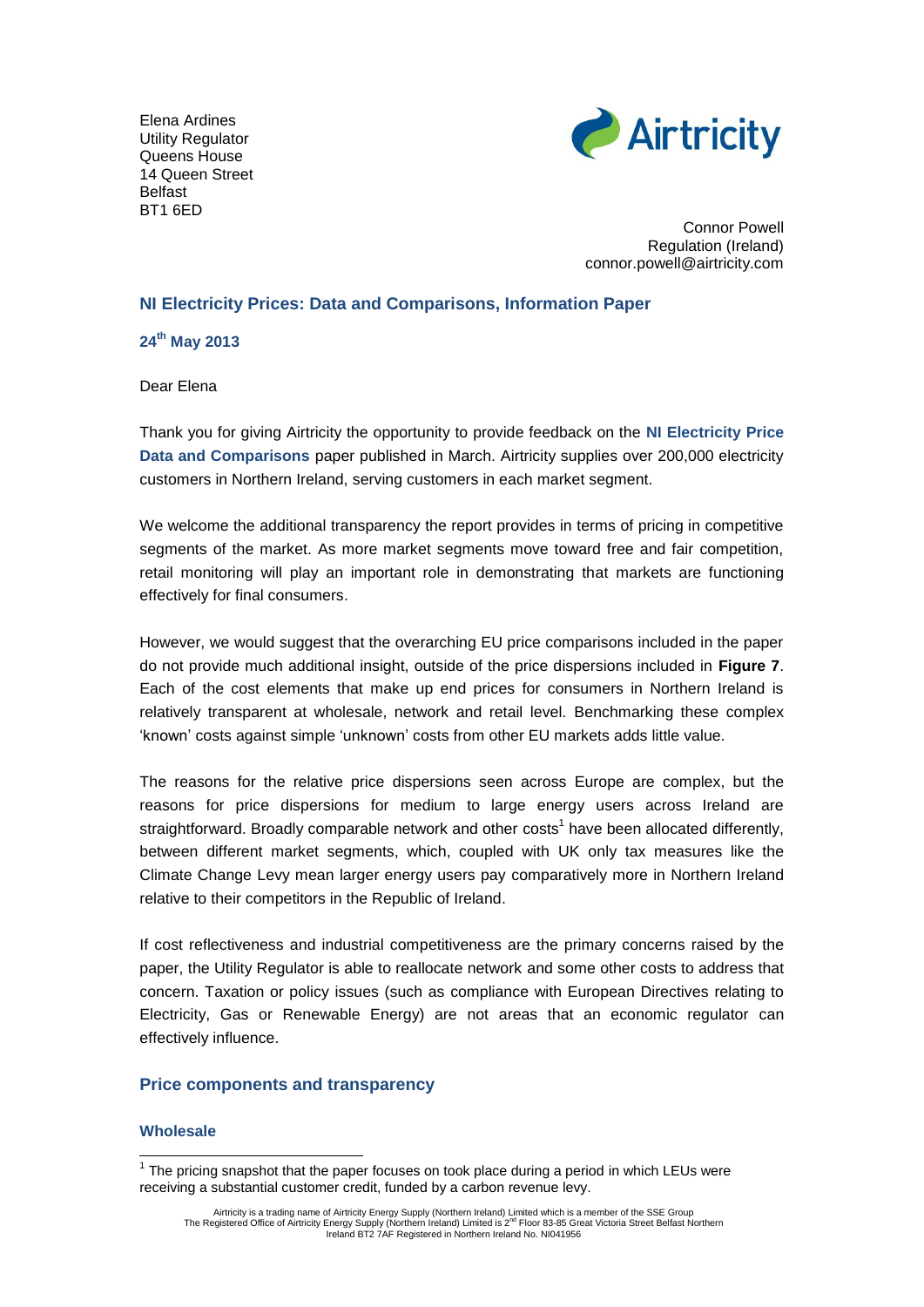One of the advantages of the Single Electricity Market is that the wholesale element of end consumer prices is transparent, and reflects the cost of providing a secure, stable supply of electricity. Benchmarking Irish wholesale prices<sup>2</sup> against the wholesale prices generated in the hydro-dominated Nordpool, or the cost of electricity produced through a state-funded French nuclear programme doesn't add much in the way of insight or value.

That said, reliable interconnection and efficient capacity allocation through well designed market coupling arrangements will allow Ireland to more effectively access a wider pool of competitive generation from December 2016 onwards. We welcome the commitment within the next steps section of the paper to progress the efficient integration of the wholesale market with Western Europe.

### **Networks**

Network costs can more accurately be compared across the EU, but networks still reflect the geography of individual markets, metal prices at the point at which network investments had taken place and how effectively services by monopoly network providers have been exposed to competition<sup>3</sup> among a number of other factors.

These fixed costs are translated into supplier tariffs for different customer types, by allocating them across demand by reference to load, peak demand, shape or some other metric. The allocation of network costs in **CER/10/102** & **CER/10/206** appears to be the primary differential between Northern Ireland and the Republic of Ireland.

# **Retail**

-

Supplier costs are a relatively small proportion of final prices to consumers. In a efficient, competitive market with low barriers to entry, end retail prices should be self-regulating. Until that point, the incumbent supplier's costs and end tariffs can be regulated, as they currently are for a number of market segments in Northern Ireland where competition is still developing.

Suppliers are also typically required to collect the costs of various obligations or levies from their customers, including charges like the Climate Change Levy, Renewables Obligation and Collection Agency Income Requirement (CAIR).

### **Transparency and the I&C prices 'Data Gap'**

While the information paper states that *"only suppliers have full access to the transparency of price components for their customer sectors",* we would note that wholesale costs are transparent, network costs are effectively set by the Utility Regulator through monopoly price controls and other costs like Climate Change Levy are announced in the annual Budget (Finance Bill).

 $^{2}$  NBP gas prices are still the primary driver of the System Marginal Price in the SEM.

<sup>&</sup>lt;sup>3</sup> We would note that the Utility Regulator has still not introduced contestability for connections, despite the item featuring on its Forward Work Programme for 3 consecutive years, and it having the potential to substantially reduce connection costs for consumers and generators.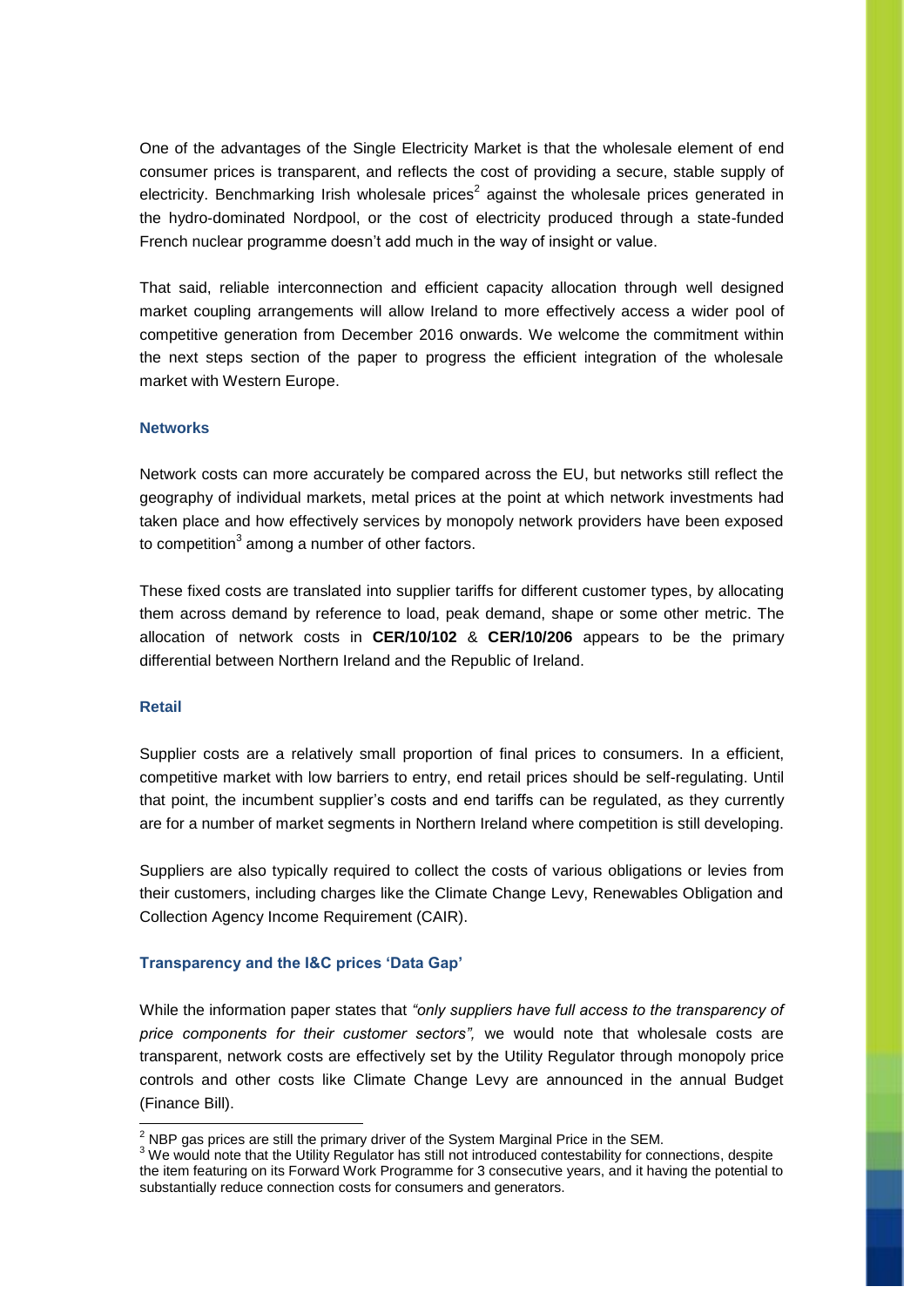For the larger customers referenced in the information paper, this leaves a relatively small percentage of the total price paid accruing to electricity suppliers.

# **Making effective use of comparison**

## **Price formation across the EU**

What the information paper is lacking is the transparency of price components for the other EU member states. Without a detailed understanding of price formation for wholesale, network and retail components in other EU member states, no practical conclusions can be drawn from high-level analysis of relative end prices for consumers.

We would suggest that the Utility Regulator would be best served by focusing on more detailed analysis of two different data sets in future work:

- Relative price comparisons between Ireland and Northern Ireland.
- Relative price dispersions across EU member states, and between Ireland, Northern Ireland and Great Britain.

#### **Price comparisons between Ireland and Northern Ireland**

Comparisons between Ireland and Northern Ireland would be the most useful area of further analysis, considering that both jurisdictions share a wholesale market, similar geography and investment conditions. Price formation for each of the components that make up end prices is properly understood, as are the dynamic, technical and allocative effects of competition in most market segments.

### **Price dispersions across EU member states**

**Figure 7** in the information paper shows that LEUs in the UK and Northern Ireland pay 60% of the price paid by domestic customers, whereas the EU median (and Irish average) is around 40% of the domestic price paid.

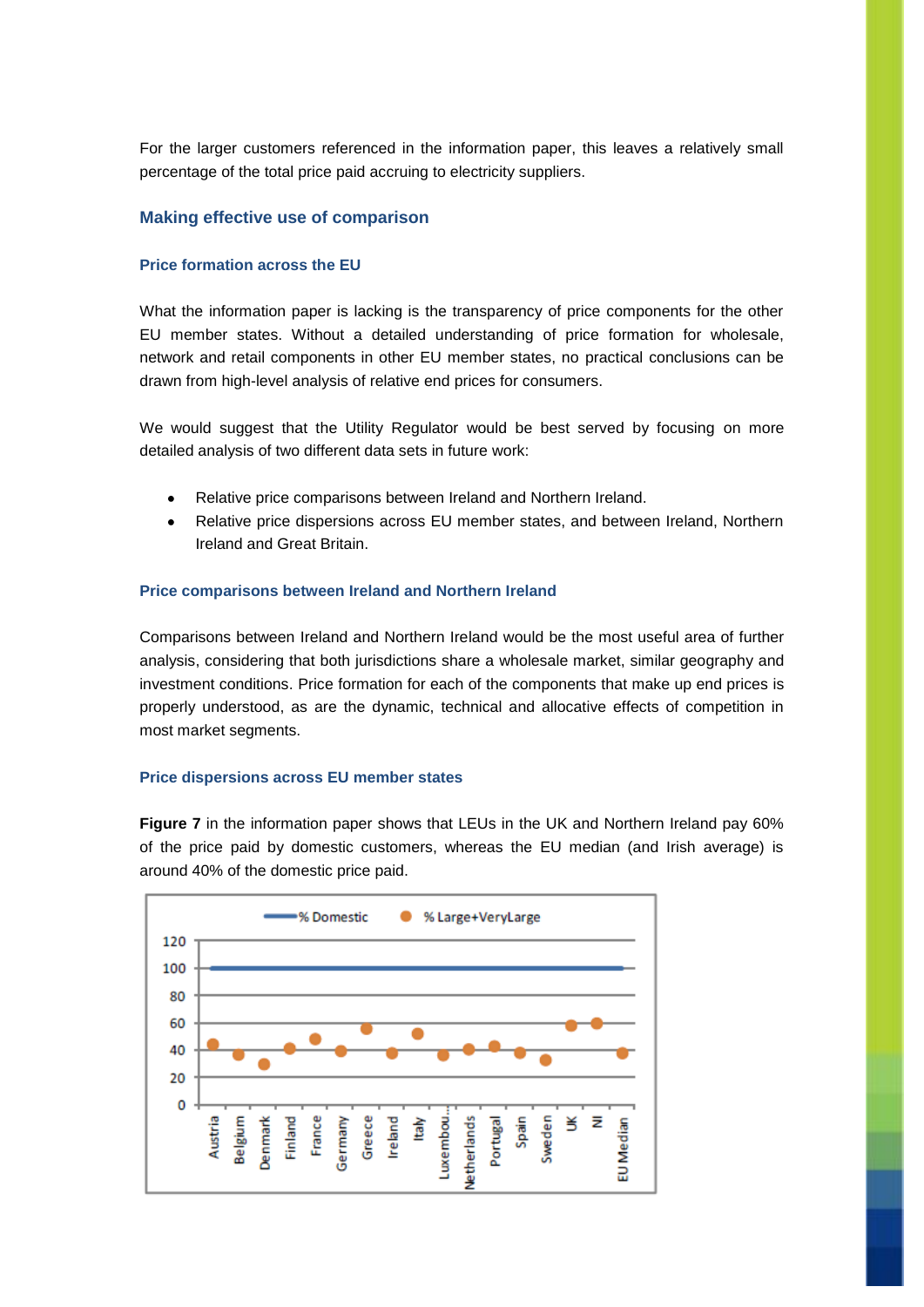This suggests that pricing is either not cost reflective within the UK, or not cost reflective within other EU member states. There are many examples of LEUs recieving preferential treatment, like LEU customer credits (in place at the time of this snapshot) and LEU network charge reallocations in Ireland, exemptions from network charges for LEUs in Germany<sup>4</sup> or preferential tariffs offered in Italy, Greece and Romania.

This differential is the primary finding of the report, and represents an issue for business competitiveness in Northern Ireland (which would lie within the Department for Enterprise, Trade and Investment's remit). If pricing for larger customers is not cost reflective, it potentially also represents an economic regulation issue.

# **Drawing useful conclusions from partial data**

## **Market size/scale, isolation and consumer dispersion**

These factors have a significant impact on end consumer prices, and it is difficult to see the value in broad comparisons across EU member states. Electricity is a physical commodity, and its secure supply has to reflect the fixed and variable costs associated with its physical production and delivery. Many of these costs, and the demand that they are charged to aren't properly comparable across the EU. The complexity of analysing and comparing these additional costs should be better acknowledged in the information paper.

## **Wholesale energy costs and fuel mix**

SEM has a generation portfolio mix that is substantially different from Great Britain. In particular, Great Britain has a more diverse mix of generation capacity (particularly with regards to coal and nuclear), whereas the Irish market is more reliant on gas-fired generation.



**Figure 1: Great Britain – Total Installed Capacity by Fuel (as of May 2012)**

 $4$  This exemption is funded by a surcharge on final electricity customers, which is currently the subject of a European Commission state aid investigation.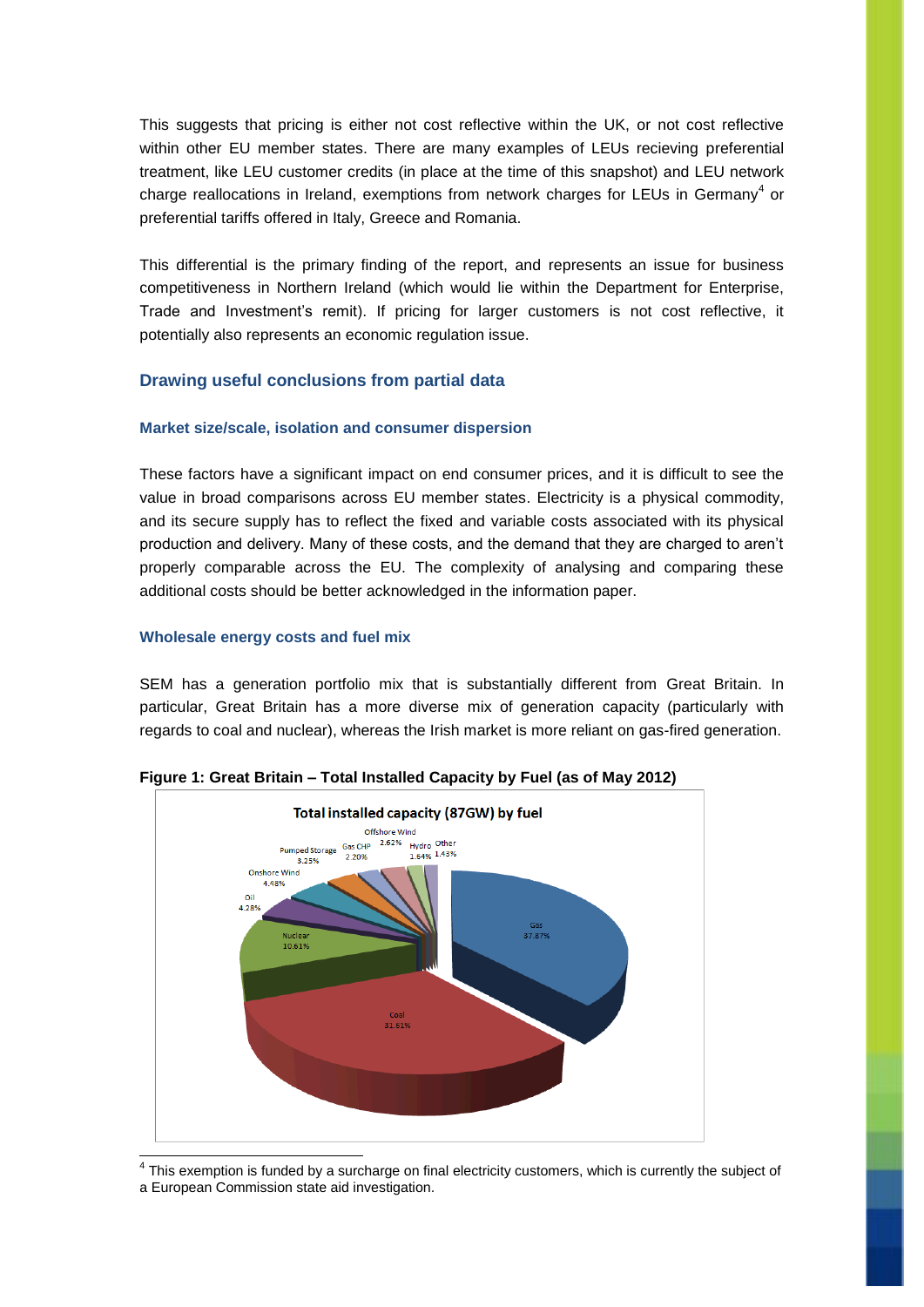The paper states that *"BETTA has a substantially different portfolio mix compared to SEM, with a greater share of generation derived from coal and nuclear which will tend to reduce the wholesale price as they are cheaper than gas and oil".*

While it is currently true that nuclear and coal-fired plant operating in GB are cheaper than gas-fired plant, this has not and likely will not always remain the case (recovery of fixed costs in the market, carbon pricing, wholesale energy price trends etc). There is no particular generation mix that will outperform others at all given periods, but a diverse mix is likely to allow a market to capture the benefit of fluctuations in wholesale energy prices and more effectively optimise electricity production at a given point in time, relative to other markets.

## **Energy policy, taxation and regulation**

## **I. Wholesale Market Design**

Absolute levels of generator profitability would be the wrong metric to use for evaluating how effectively a wholesale market is working. Certainly, companies that invest in generation assets would not be using a short term measure like year on year accounting profitability (which tends to reflect current wholesale energy input prices) to evaluate investment opportunities with a lifespan in excess of 20 years. Companies would be looking holistically at:

- Market fundamentals (supply/demand and wholesale price expectations)
- Market access (physical and financial)
- Regulatory stability
- Environmental policy
- New technology expectations

Investors would then be evaluating opportunities against a modified economic rate of return, rather than current profitability levels. A well designed wholesale market should deliver cost-reflective security of supply<sup>5</sup>, with competition driving efficiency, innovation and investment decisions.

### **II. Network regulation**

-

Effective network regulation means striking a balance between a number of different things:

Ensuring natural monopoly businesses are incentivised to deliver continuing allocative and technical efficiency.

 $5$  We note that the Utility Regulator will shortly be publishing a joint paper with DETI setting out current security of supply issues for Northern Ireland and potential remedies. This suggests that investors are evaluating generation projects against different criteria to those suggested by the Utility Regulator in this paper.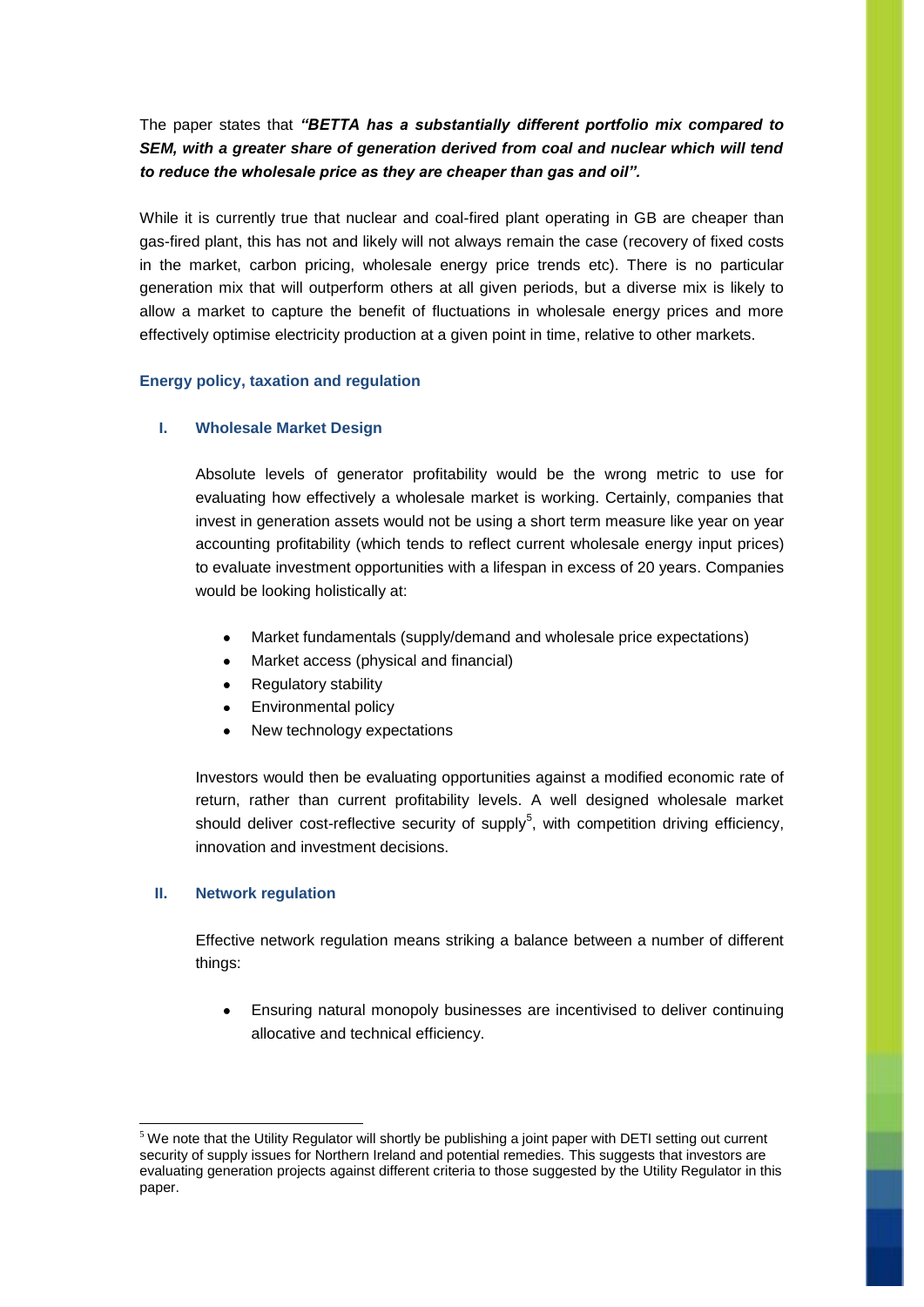- Opening up areas of natural monopoly to competition where benefits can be delivered, like introducing contestability for connections at distribution and transmission level.
- Facilitating the dynamic aspects of competition such as innovation.

We would suggest that network regulation in Northern Ireland currently prioritises technical efficiency (delivering at least cost) against allocative efficiency, innovation and competition. While the benefits of technical efficiency are easiest to capture in a headline, that does not necessarily mean they are the most valuable for customers in the long or short run.

# **III. Retail competition**

The paper appears to suggest that lack of effective competition is the reason for price differentials seen by Northern Irish large customers relative to larger customers in other EU countries, and particularly those who operate in the Republic of Ireland.

*"For domestic and small I&C customers (which represent 70% of all I&C consumers), prices in Northern Ireland in 2011 were around the European average. Customers in this category are able to avail of a regulated tariff. Whilst not stating a causal link at this stage, this is a fact, and an issue to be returned to in follow up thinking. For the remaining 30% of I&C consumers, prices in 2011 were amongst the highest in Europe"*

SEM wholesale prices form the majority of retail prices in Northern Ireland and the Republic of Ireland for larger customers, but reallocations of network charges, rebates $^6$  and other costs mean that larger customers in the Republic can receive more competitive pricing. The assertions regarding the effectiveness of competition in the I&C market do not appear to be supported by analysis beyond a cursory examination of headline data.

# **IV. Relative policies towards renewables**

1

Both Northern Ireland and the Republic of Ireland have a target for 40% of electricity consumption to come from renewable sources by 2020, both have a shallow connection charging policy (which is integral to the SEM's High Level Design) and both have harmonised all-island arrangements for Ancillary Services and Other System Charges.

Despite renewable policies that are very similar, there are still persistent price differentials for different sizes of customer. Relative renewable policies are not driving price differentials between Ireland and Northern Ireland. We would also note that the gross mandatory pool design of the SEM means that low marginal cost renewable

 $6$  At the time of the price snapshot in the Information Paper, an LEU customer credit was being given to LEU customers.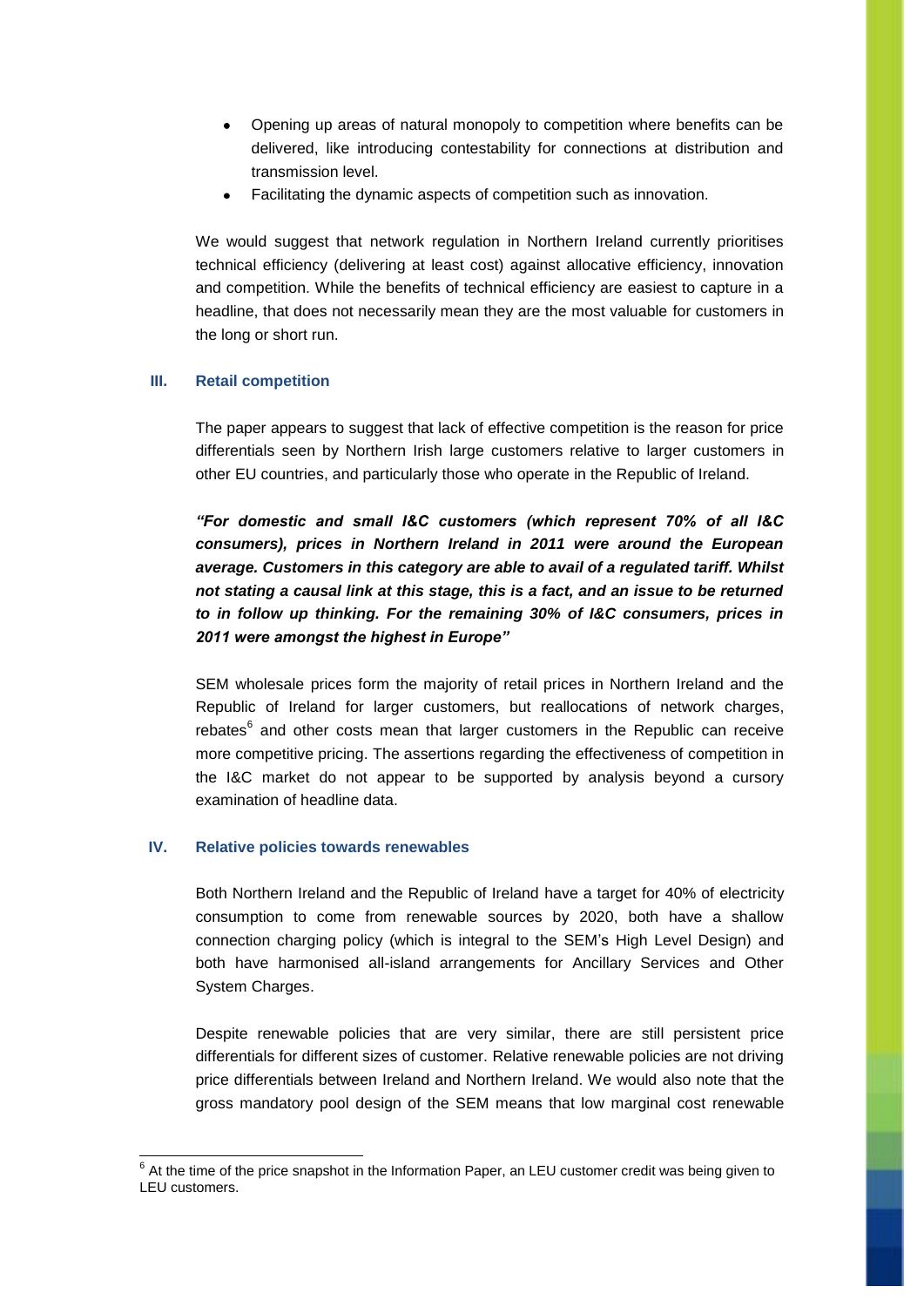energy is maximised, providing market dispatch savings through the merit order effect.

# **V. Taxation, public policy and regulation**

Taxation does have a substantial effect on price patterns, but lies outside the remit of an economic regulator. Analysing complex taxation patterns across Europe for a number of different customer segments would require a substantial amount of work for little benefit.

As the information paper states, taxation and public policy will ultimately be paid for by final consumers and influence relative and absolute price levels. Likewise, regulatory requirements (for information, customer protection measures etc) generally require resources which will be paid for by end consumers.

In order to get value from analysis of these price drivers, we would suggest that the Utility Regulator limits its analysis to costs imposed through regulatory requirements or interventions which lie within its control. As overregulation tends to impose fixed costs which have to be levied against a suppliers' customer base, these can inhibit market entry and effective competition in small markets like Northern Ireland. We could provide some recent examples of regulatory cost burdens introduced at a supplier level, which may be helpful.

# **Concluding remarks**

-

Analysis of relative price formation in very different markets is necessarily complex. When this analysis is extended to 27 EU member states with widely varying geographies and electricity markets it is difficult to see how practical conclusions can be reached, particularly when comparing areas like taxation, policy and state intervention. Are low absolute prices in Finland a result of factors that can be easily replicated in Northern Ireland<sup>7</sup>?

NIAUR would be better served by concentrating on price comparisons between markets where it does have detailed understanding of the complex components that make up final prices. Noting that end customer prices are high relative to EU member states in some market segments, and suggesting that investment is restricted is overly simplistic. Customers would be better served by an examination of practical questions, such as:

- Could some monopoly activities be exposed to competitive pressures?
- Are Demand Side Response market and licensing arrangements attractive for customers in Northern Ireland, and could they be changed to allow large customers to better respond to scarcity?
- Can the benefits of the North-South Interconnector be more effectively demonstrated in terms of its impact on end consumer prices?
- Are network costs fairly allocated between different customer segments?

 $<sup>7</sup>$  No – they are the result of geography, historic investment and an efficient wholesale market</sup>